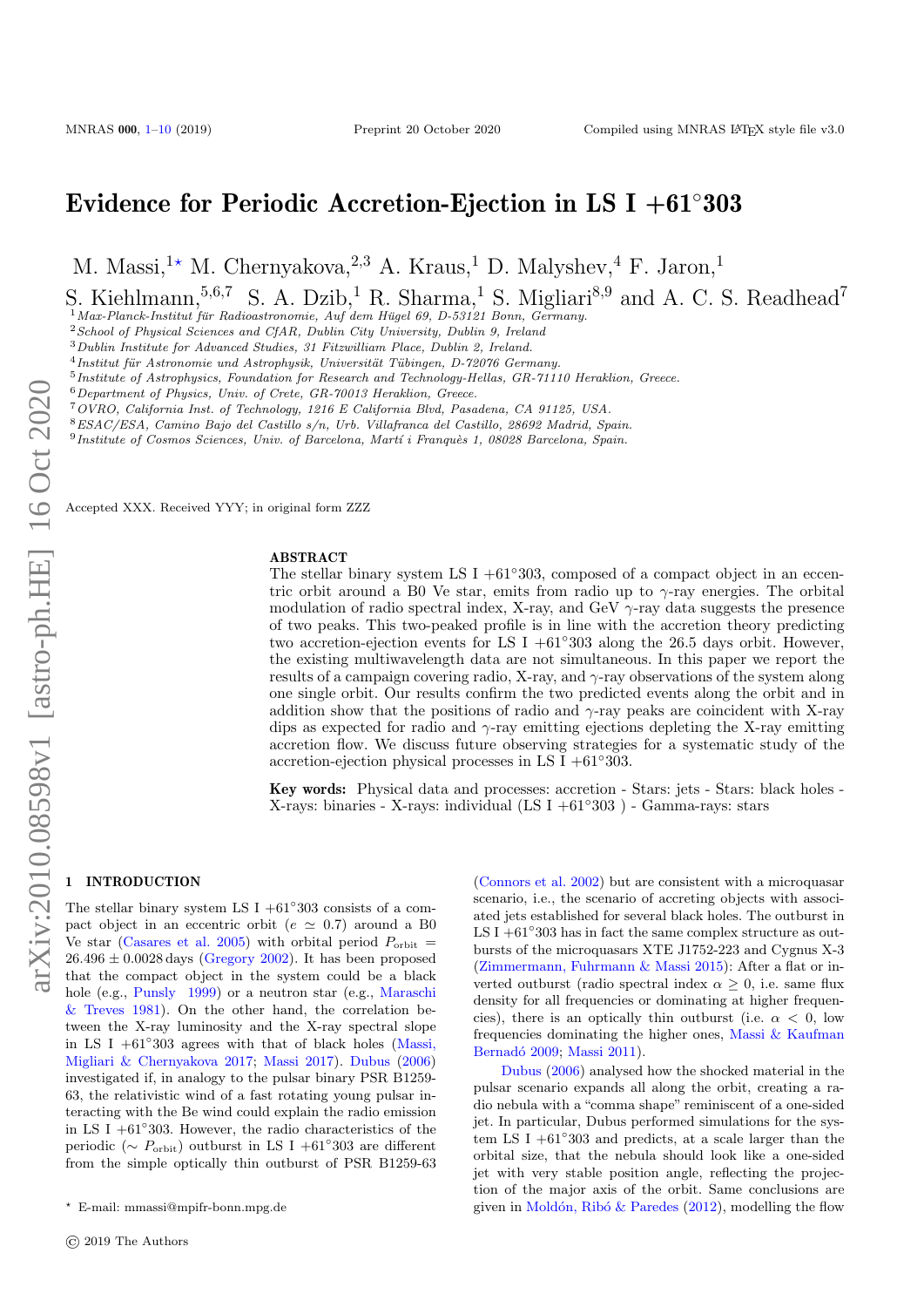of electrons accelerated in a pulsar wind/stellar wind interaction. They find that the orientation of the resulting structures, that extend to size scales much larger than the orbital size, depend in fact on the orbital inclination. Several VLBI observations of LS I +61◦ 303 are available, all of them with a beam larger than the orbital size. The VLBI images show a radio jet with fast variations: A MERLIN map of LS I +61◦ 303 shows a two-sided structure, with an Sshape as the precessing jet of SS433 [\(Hjellming & Johnston](#page-8-6) [1988\)](#page-8-6), one day later a second MERLIN map shows a significantly rotated one-sided structure [\(Massi, et al.](#page-8-7) [2004\)](#page-8-7). Also VLBA observations show changes from one-sided to doublesided jet, compatible with variable Doppler boosting due to changes of the jet orientation with respect to the line of sight [\(Massi, Ros & Zimmermann](#page-9-6) [2012\)](#page-9-6). VLBA astrometry indicates that the variations are periodic: the jet core traces a closed path with a period of  $P_{\text{precession}} = 26.926 \pm 0.005 \,\text{days}$ [\(Wu et al.](#page-9-7) [2018\)](#page-9-7). Simulations of the young pulsar model predict a stability in the orientation of the nebula contradicted by the obervations of LS I + $61°303$ , whereas the microquasar model explains the variations with a precessing jet (e.g., see Fig. 7 in [Massi & Torricelli-Ciamponi](#page-9-8) [2014\)](#page-9-8). SS433 [\(Rasul et al.](#page-9-9) [2019\)](#page-9-9) and LS I +61°303 [\(Jaron & Massi](#page-8-8) [2014;](#page-8-8) [Jaron, Torricelli-Ciamponi & Massi](#page-8-9) [2016;](#page-8-9) [Jaron et al.](#page-8-10) [2018\)](#page-8-10) are the two microquasars where jet precession can be traced up to the GeV band.

The two periodicities,  $P_{\text{orbit}}$  and  $P_{\text{precession}}$ , are the two dominant spectral features in the radio power spectrum (37 yrs of observations see [Massi & Torricelli-Ciamponi](#page-9-10) [2016\)](#page-9-10) whereas their beat frequencies  $P_{\text{average}}$  and  $P_{\text{long}}$  dominate the observed emission. [Ray, et al.](#page-9-11) [\(1997\)](#page-9-11) were the first to observe that the radio outbursts in LS I + $61°303$  occur with a period of 26.7 days and not with the orbital one. The radio outburst periodicity is equal to  $P_{\text{average}} = 2/(\nu_{\text{orbit}} +$  $\nu_{\text{precession}}$ ) (e.g., [Jaron & Massi](#page-8-11) [2013\)](#page-8-11) which results in an orbital phase shift (center panel of Fig. [1\)](#page-2-0) of the radio outburst when it is plotted versus the orbital phase [\(Massi & Jaron](#page-9-12) [2013;](#page-9-12) [Massi & Torricelli-Ciamponi](#page-9-8) [2014\)](#page-9-8). Moreover, the amplitude of the outburst changes periodically with a long-term periodic modulation  $P_{\text{long}} = 1667 \pm 8 \text{ days}$  [\(Gregory](#page-8-1) [2002\)](#page-8-1) (top panel of Fig. [1\)](#page-2-0) equal to  $1/(\nu_{\rm orbit} - \nu_{\rm precession})$  [\(Massi](#page-9-12) [& Jaron](#page-9-12) [2013\)](#page-9-12). In the precessing microquasar scenario the explanation of the beat between  $P_{\text{orbit}}$  and  $P_{\text{precession}}$  is straightforward: The maximum of the long-term modulation is reproduced when the jet gets refilled along the orbit  $(P_{\text{orbit}})$  when forming its minimum angle with respect to the line of sight, i.e., maximum Doppler boosting. Because of precession ( $P_{\text{precession}}$ ), one orbital cycle ( $P_{\text{orbit}}$ ) later the angle is slightly different and the Doppler boosting is reduced. Only after  $P_{\text{long}}$  the system comes back to the conditions that give again maximum flux density during the radio outburst (e.g., [Massi & Torricelli-Ciamponi](#page-9-8) [2014\)](#page-9-8).

Massi  $& Kaufman\t Bernadó (2009) using 6.7 years of$  $& Kaufman\t Bernadó (2009) using 6.7 years of$  $& Kaufman\t Bernadó (2009) using 6.7 years of$ Green Bank Interferometer (GBI) radio data at two frequencies analysed the spectral index, function of the ratio of the two flux densities. They demonstrated that twice along the orbit, during the large outburst and closer to periastron when there is only a low radio emission level, the radio emission attains the same spectral characteristics, resulting in a double-peaked shape of the orbital modulation of the radio spectral index. Two peaks are also evident at high energy. The folded light curve of 5 years of Fermi-LAT data

shows two peaks along the orbit [\(Jaron, Torricelli-Ciamponi](#page-8-9) [& Massi](#page-8-9) [2016\)](#page-8-9). X-ray and  $\gamma$ -ray data covering the interval between the two blue lines in the upper panel of Fig. [1,](#page-2-0) i.e., seven orbital cycles, again hint for two peaks (Fig. [2\)](#page-2-1), where the  $\gamma$ -ray peak at orbital phase 0.6–0.8 seems to be in the dip between the two X-ray peaks. [Taylor et al.](#page-9-13) [\(1992\)](#page-9-13) were the first to note that if the compact object in LS I +61 $\degree$ 303 is accreting, then the accretion rate might develop two peaks along the eccentric orbit. The accretion rate is given by

$$
\dot{M} \propto \frac{\rho_{\rm w}}{v_{\rm rel}^3} \tag{1}
$$

where  $\rho_w$  is the density of the stratified wind of the B0 Ve star at the position of the accretor, and  $v_{\text{rel}}$  is the relative velocity between the wind and the orbiting accretor [\(Bondi](#page-8-12) [1952\)](#page-8-12). The accretion rate peaks around periastron, where the density is the highest. At high eccentricities, however, there exists a second accretion rate maximum along the orbit when the compact object is traveling slower and thus the decrease of its velocity relative to the wind particles compensates for the drop in the wind density. Flares at periastron and apastron, as observed in Circinus X-1, were explained in a similar way [\(Tudose et al.](#page-9-14) [2008\)](#page-9-14). This hypothesis for LS I +61◦ 303 was further corroborated and mod-eled by other groups (Martí & Paredes [1995;](#page-8-13) [Bosch-Ramon](#page-8-14) [et al.](#page-8-14) [2006\)](#page-8-14). With an independent approach, [Romero et](#page-9-15) [al.](#page-9-15) [\(2007\)](#page-9-15) using a Smoothed Particle Hydrodynamics code, found two peaks in the accretion rate of LS I + $61°303$ . Each peak in accretion rate should be followed by an ejection of particles forming a jet, radiating radio emission (via synchrotron process) and  $\gamma$ -rays (via inverse Compton, IC, process) [\(Bosch-Ramon et al.](#page-8-14) [2006;](#page-8-14) [Jaron, Torricelli-Ciamponi](#page-8-9) [& Massi](#page-8-9) [2016\)](#page-8-9). IC losses are stronger close to periastron, leading to the weaker radio emission, in agreement with the results of 5 years of OVRO radio monitoring [\(Jaron,](#page-8-9) [Torricelli-Ciamponi & Massi](#page-8-9) [2016\)](#page-8-9). The second ejection occurs at a later orbital phase, when accretor and donor star are more displaced from each other. Under this condition relativistic electrons can propagate to a region out of the orbital plane and produce a large radio outburst [\(Bosch-Ramon et](#page-8-14) [al.](#page-8-14) [2006;](#page-8-14) [Jaron, Torricelli-Ciamponi & Massi](#page-8-9) [2016\)](#page-8-9). From the two-accretion peak model with IC losses the large radio outburst results to be associated with a synchrotron emitting jet one order of magnitude larger than the synchrotron emitting jet produced around periastron [\(Jaron, Torricelli-](#page-8-9)[Ciamponi & Massi](#page-8-9) [2016\)](#page-8-9). Nevertheless, the radio spectral characteristics of the two jets are the same as proven by GBI observations (Massi  $&$  Kaufman Bernadó [2009\)](#page-8-5).

Thus existing data support the two-peak accretion model already. However, archival radio, X-ray, and  $\gamma$ -ray observations are not simultaneous and sparse sampling forces one to fold and average several orbital cycles together. Aimed to determine coincidence or possible offsets between different energy bands in the orbital occurrence of the two outbursts predicted in the accretion scenario, we performed a multiwavelength campaign along one orbit (see Table [1\)](#page-2-2). The details of the campaign are given in Sect. 2, and in Sect. 3 we present our results. The conclusions are given in Sect. 4.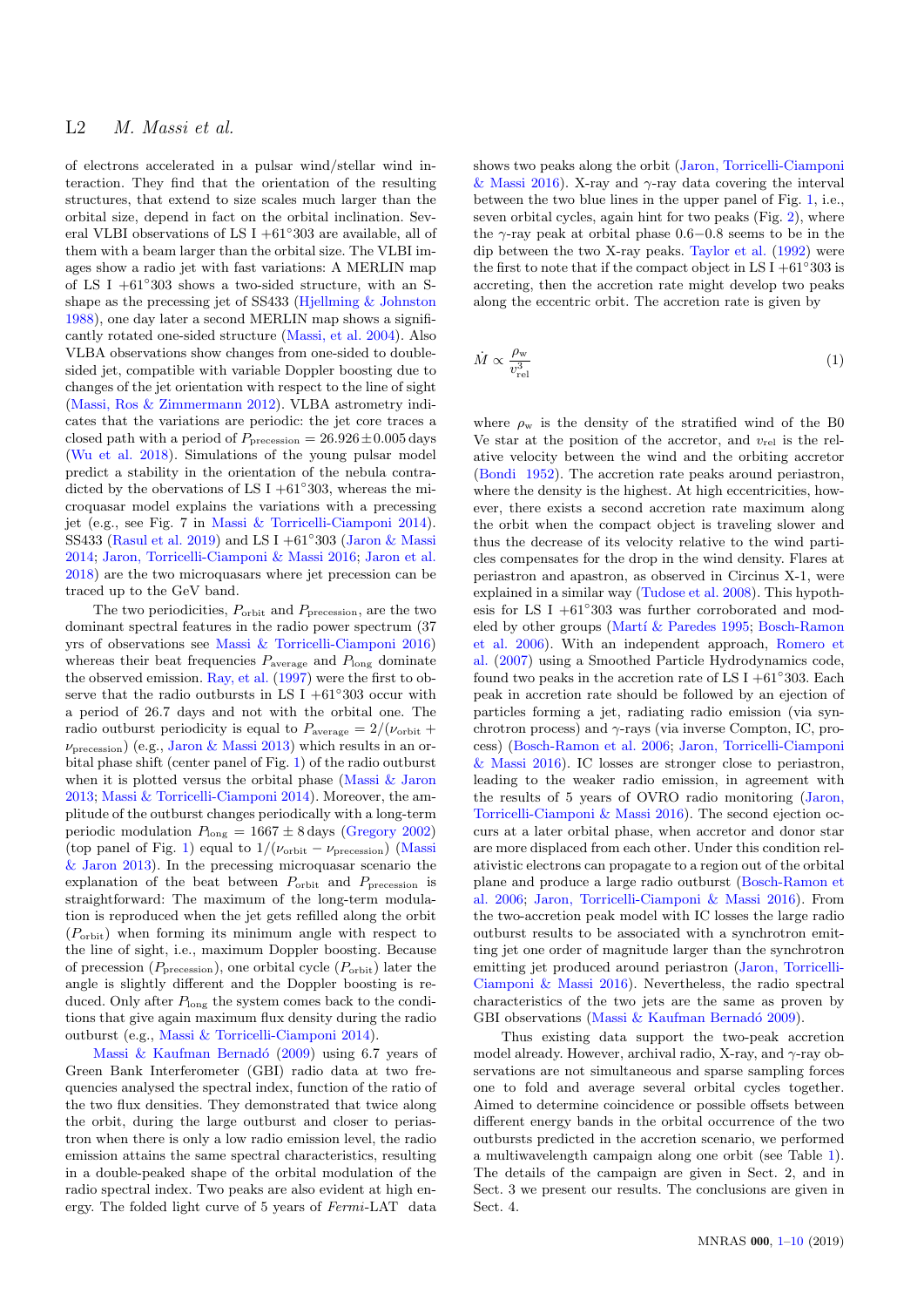

<span id="page-2-0"></span>Figure 1. Long-term modulation in LS I +61◦303. Top: 37 yr of radio data [\(Massi & Torricelli-Ciamponi](#page-9-10) [2016\)](#page-9-10) folded with  $\Theta =$  $\frac{t-t_0}{1667}$  – int $(\frac{t-t_0}{1667})$  where,  $t_0 = 43366.275$  MJD. The two red lines correspond to the phase interval  $\Theta = 0.77 - 0.78$  of our campaign. The two blue lines correspond to the interval  $\Theta = 0.8 - 0.9$ , where simultaneous archival X-ray and  $\gamma$ -ray data are available (see Sect. 2.3). Center: Orbital shift of the radio outburst peak; orbital phase is equal to  $\frac{t-t_0}{P_{\text{orbit}}} - \text{int}(\frac{t-t_0}{P_{\text{orbit}}})$ . Bottom: Radio light curves of LS I +61°303 at  $\Theta_{\text{maximum}}$  and  $\Theta_{\text{minimum}}$ .

## 2 DATA

## 2.1 Radio observations: 100-m Effelsberg radio telescope and OVRO

Fig. 3. The set of the set of the set of the set of the set of the set of the set of the set of the set of the set of the set of the set of the set of the set of the set of the set of the set of the set of the set of the The observations with the 100-m radio telescope at Effelsberg were performed with the receivers at 11 cm, 6 cm, and 2.8 cm wavelength (S110, S60, S28). All three systems are located in the Gregorian focus of the telescope (see Table [2](#page-3-0) for receiver properties). As LS I  $+61°303$  as well as the calibrators are point-like for the telescope, the measurements could be done as cross-scans in azimuth and elevation (with a various number of subscans) over the source positions. At 11 cm the scanning was done in the equatorial system to avoid confusion with nearby sources. For the data analysis, a Gaussian function was fitted to the antenna temperature measurement of each subscan (representing the convolution of the telescope beam with a delta function). The amplitudes of all subscans were corrected for the pointing deviation and averaged, resulting in a single antenna temperature per scan. Further corrections were applied for the atmospheric atten-



<span id="page-2-1"></span>Figure 2. Simultaneous RXTE-PCA X-ray (black) [\(Hadasch et](#page-8-15) [al.](#page-8-15) [2012\)](#page-8-15) and Fermi-LAT GeV  $\gamma$ -ray (blue) data at  $\Theta = 0.8$  – 0.9. The Fermi-LAT data are the result of fitting photon data from the energy range 0.1-300 GeV with a log parabola spectrum (Sect. 2.3).

<span id="page-2-2"></span>Table 1. Log of the observations in August/September 2017. Column 1: telescopes and satellites. Columns 2 and 3: start and stop MJD time. We used SWIFT data up to 76 days before the campaign and up to 55 days after the campaign. Column 4: frequency or energy bands.

|                                       | <b>Start</b><br>[MJD] | Stop<br>[MJD] | Energy/Frequency          |
|---------------------------------------|-----------------------|---------------|---------------------------|
| $100-m$ Effelsberg<br>radio telescope | 57981.7               | 58008.7       | $(2.64, 4.85, 10.45)$ GHz |
| <b>OVRO</b>                           | 57981.7               | 58008.7       | $15\ \mathrm{GHz}$        |
| $Fermi$ -LAT                          | 57978.7               | 58005.2       | $0.1 - 300 \text{ GeV}$   |
| $Switch$ - $XRT$                      | 57918.5               | 58050.3       | $0.3 - 10~{\rm keV}$      |
| XMM-Newton                            | 57984.0               | 57984.3       | $0.2 - 15 \text{ keV}$    |
| NuSTAR                                | 57980.0               | 57980.6       | $3-78~{\rm keV}$          |
|                                       |                       |               |                           |

uation of the signal and for the gain-elevation effect (loss of sensitivity due to gravitational deformation of the antenna when being tilted). Finally, the conversion factor from antenna temperature into flux density (in Jy) was determined by the observations of NGC 7027, 3C 286, 3C 295 and 3C 48, 3C 286 and DR 21 [\(Baars et al.](#page-8-16) [1977\)](#page-8-16), this factor was applied to all observations (on a day-by-day basis). Typical values for these corrections are given in Table [2.](#page-3-0) Typical rms deviations for calibrators are 2% and for LS I +61°303 of 5%.

The Owens Valley Radio Observatory (OVRO) 40- Meter Telescope uses off-axis dual-beam optics and a cryogenic receiver with 2 GHz equivalent noise bandwidth centered at 15 GHz. Atmospheric and ground contributions, as well as gain fluctuations, are removed with the double switching technique (see references in [Richards et al.](#page-9-16) [2011\)](#page-9-16), where the observations are conducted in an ON-ON fashion so that one of the beams is always pointed onto the source. Until May 2014 the two beams were rapidly alternated using a Dicke switch. Since May 2014, when a new pseudo-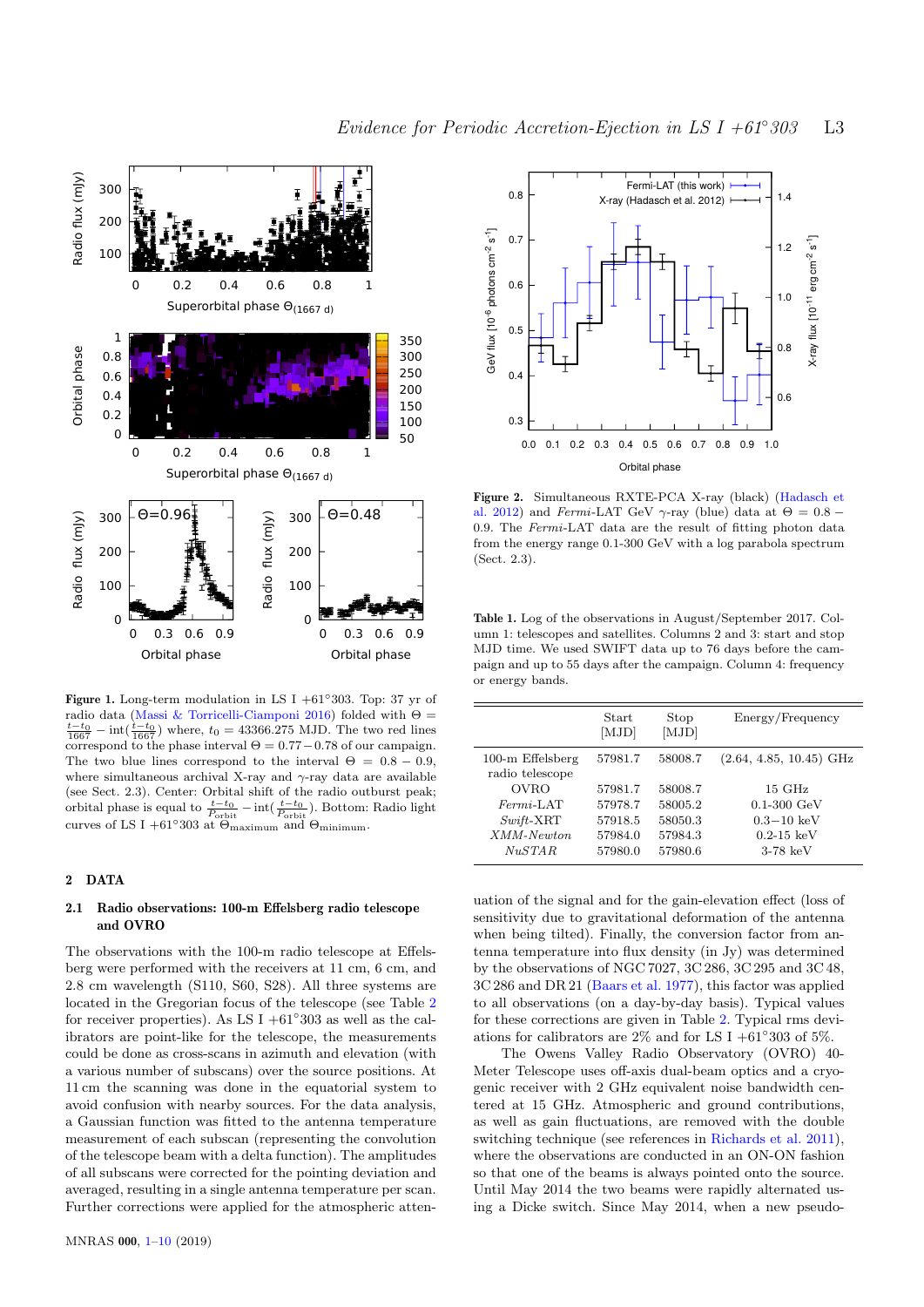<span id="page-3-0"></span>

|  |  |  |  | Table 2. 100-m Effelsberg telescope parameters |
|--|--|--|--|------------------------------------------------|
|--|--|--|--|------------------------------------------------|

| RX                     | $11 \,\mathrm{cm}$  | $6 \,\mathrm{cm}$ | $2.8 \,\mathrm{cm}$ |
|------------------------|---------------------|-------------------|---------------------|
| center freq.           | $2.675$ GHz         | $4.85$ GHz        | $10.45$ GHz         |
| bandwidth              | $10$ MHz            | $500$ MHz         | 300 MHz             |
| $T_{\rm sys}$ (zenith) | 29.3                | 25.8              | 28.9                |
| typical opacity        | 0.01                | 0.015             | 0.022               |
| $gain$ - $loss^*$      | $< 1.2 \%$          | $< 1.5 \%$        | $< 2.5 \%$          |
| sensitivity            | $1.5 \mathrm{K/Jy}$ | 1.5 K/Jy          | $1.35 \text{ K/Jy}$ |

<sup>∗</sup> due to gravitational deformation (elevation dependent)

correlation receiver replaced the old receiver, a 180 degree phase switch was used. Relative calibration is obtained with a temperature-stable noise diode to compensate for gain drifts. The primary flux density calibrator is 3C 286, with an assumed value of 3.44 Jy [\(Baars et al.](#page-8-16) [1977\)](#page-8-16), DR 21 is used as secondary calibrator source with an assumed value of 19.04 Jy based on the first four years of OVRO monitoring. Details of the observation and data reduction schemes are given in [Richards et al.](#page-9-16) [\(2011\)](#page-9-16).

In order to compute the spectral index  $\alpha$  from the four radio light curves (three from Effelsberg, one from OVRO), we divided these data into one day time bins and performed an error-weighted least-squares fit of a straight line of the form:  $\log S = \alpha \log \nu + b$ , to all of the data in  $\log \nu$ -log Sspace within each time bin. We define the reference time for the spectral index value as the center of the time-bin. The uncertainties in  $\alpha$  result from formal error propagation. Figure [3](#page-4-0) shows the radio data and the fitted spectrum for each time bin.

## 2.2 X-ray data: Swift-XRT, NuSTAR and XMM-Newton

Publicly available  $Swift$ -XRT data on LS I +61°303 have been taken between MJD 57918 and MJD 58050. The data were reprocessed with xrtpipeline v.0.13.4 as suggested by the  $Swift$ -XRT team<sup>[1](#page-3-1)</sup>. Spectra were extracted with  $xs$ elect from a  $36''$ -radius circle around LS I +61°303 for source counts and an annulus also centered at the source position with inner (outer) radii of  $60''$  (300") for background counts. The analysis of the TOO XMM-Newton observation of LS I  $+61°303$  (taken on July 19, 2017) was performed with the XMM-Newton Science Analysis software  $2$  v.15.0.0. Known hot pixels and electronic noise were removed, and data were filtered to exclude soft proton flares episodes. The total exposure is ∼ 25 ksec. The spectrum and lightcurve (100 sec time bins) were extracted from a  $40^{\prime\prime}$  radius circle centered at the position of LS I +61◦ 303 and the background was extracted from a nearby source-free region of  $80''$  radius. The RMFs and ARFs were extracted using the RMFGEN and ARFGEN tools, respectively. NuSTAR TOO observation was performed on LS I  $+61°303$ , on July, 14th, 2017. The raw data were processed with standard pipeline processing (HEASOFT v.6.22

<span id="page-3-1"></span><sup>1</sup> See e.g., Swift-XRT User's Guide  $https://switchsystc.nasa.$ [gov/analysis/xrtswguidev12.pdf](https://swift.gsfc.nasa.gov/analysis/xrtswguidev1 2.pdf )

with the NuSTAR subpackage v.1.8.0). We applied strict criteria for the exclusion of data taken in the South Atlantic Anomaly (SAA) and in the "tentacle"-like region of higher background activity near part of the SAA. Level-two data products were produced with the nupipeline tool with the flags SAAMODE=STRICT and TENTACLE=yes. The lightcurves (100 sec time bins) were extracted for a point source with the nuproducts routine. The corresponding background flux was derived from a ring-like (inner/outer radii of  $80''/196.8''$ ) region surrounding the source. The analysis was performed in the energy range of  $3 - 78$  keV.

We model the data with an absorbed power law model (phabs\*po Xspec model) with a free hydrogen column density  $(N_H)$ , slope and model normalization. This model describes all considered data sets well, with the reduced  $\chi^2 \sim$ 1. Similar to [Chernyakova et al.](#page-8-17) [\(2017\)](#page-8-17) we did not find any clear  $N_H$  dependence on the orbital phase. We also performed the search for an additional black body component in high-statistic XMM-Newton TOO observation. We did not find any firm evidence for this component, although please note that the best-fit with black body temperature of  $T_{bb} \approx 2$  keV formally improves the fit by  $\Delta \chi^2 \approx 6$ , which corresponds to  $2\sigma$  detection significance.

We performed three fits of the X-ray light curve: a fit with a constant, a constant plus one Gaussian, and two Gaussians, that result in a reduced  $\chi^2$  of 8.0, 6.1 and 4.2 respectively. To decide whether the model 3 fits the data better than the other models, the difference- $\chi^2$  test was performed between models 1 and 3, and between models 2 and 3. In both cases we found a p less than  $10^{-5}$ , where the difference is significant for  $p < 0.05$ . The model with the two Gaussians (Table 3 and red line in Fig. 5 A) is:

$$
f(\Phi) = Ae^{-\frac{1}{2}\frac{(\Phi - \Phi_{\text{I}})^2}{\sigma_{\text{I}}^2}} + Be^{-\frac{1}{2}\frac{(\Phi - \Phi_{\text{II}})^2}{\sigma_{\text{II}}^2}}
$$
(2)

As discussed in Sect. 4 (items 1−7) a physical model of Xray emission should take into account the two-peak accretion model, viscousity timescales, the accretion flow emission and likely a weak jet emission. This will be done in future investigations.

#### 2.3 Fermi-LAT  $\gamma$ -ray data

For the GeV data analysis we use Pass 8 Fermi-LAT photon data downloaded from the  $Fermi$ -LAT data server<sup>[3](#page-3-3)</sup>. We analyze the data using version v11r5p3 of the Fermi Sci-enceTools<sup>[4](#page-3-4)</sup>. We include all photon data from  $10^{\circ}$  around the position of LS I +61°303. We fit LS I +61°303 with a logparabola of the form:  $dN/dE = N_0 (E/E_b)^{-(\alpha+\beta \log(E/E_b))}$ , with normalization factor  $N_0$ ,  $\alpha$ , and  $\beta$  left free for the fit, and the scale parameter  $E<sub>b</sub>$  fixed to its catalog value. All parameters of sources from the 3FGL catalog within  $10^{\circ}$  around LS I +61°303 were left free for the fit as well. Sources between  $10°$  and  $20°$  were included in the analysis with their parameters fixed to their catalog values. In order to limit contamination from Earth limb photons we excluded time epochs when the target source was observed

<span id="page-3-2"></span><sup>2</sup> https://www.cosmos.esa.int/web/xmm-newton/what-is-sas

<span id="page-3-4"></span><span id="page-3-3"></span><sup>3</sup> <https://fermi.gsfc.nasa.gov/ssc/data/access/>

<sup>4</sup> [https://fermi.gsfc.nasa.gov/ssc/data/analysis/](https://fermi.gsfc.nasa.gov/ssc/data/analysis/software/)

[software/](https://fermi.gsfc.nasa.gov/ssc/data/analysis/software/)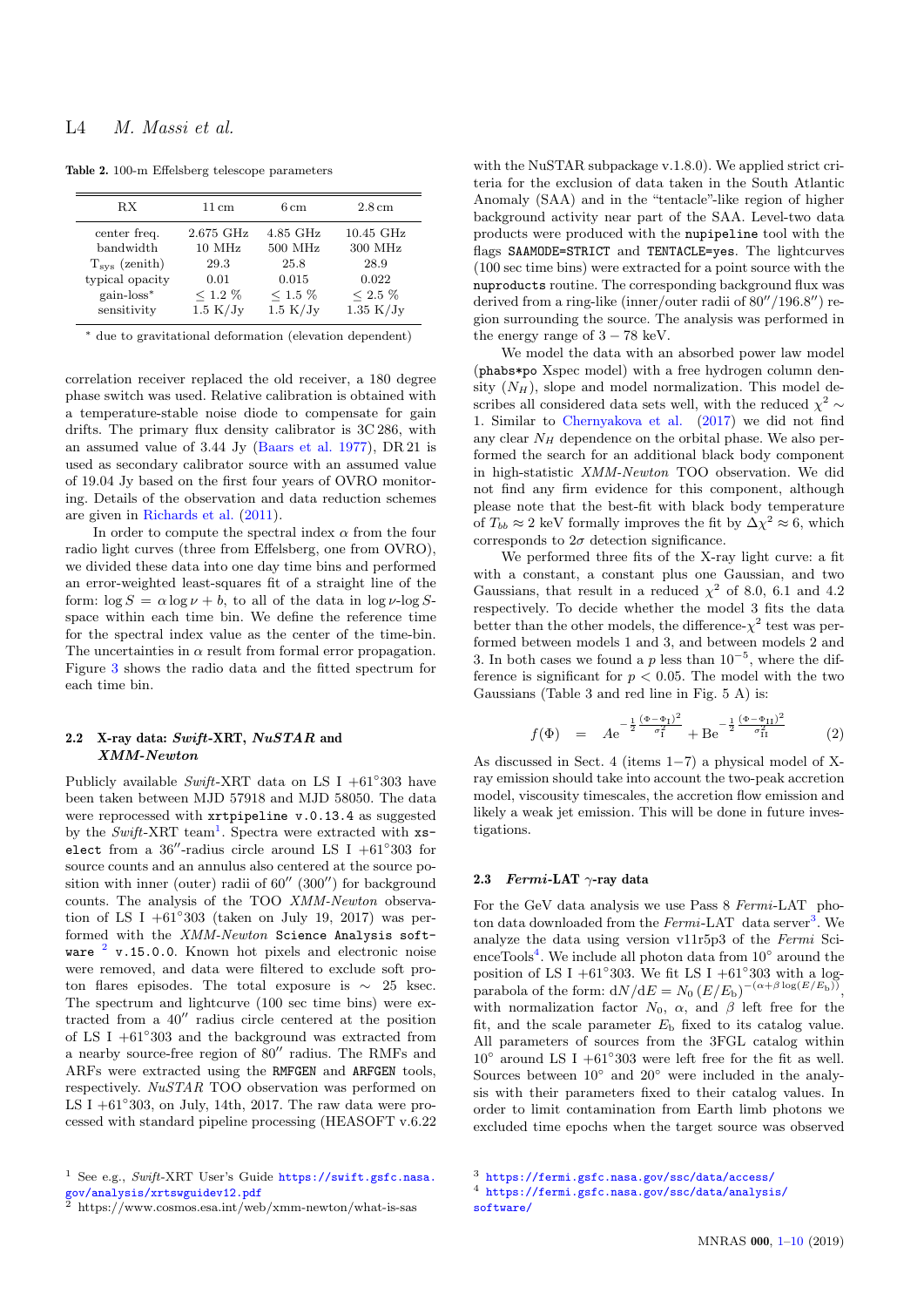

Figure 3. Radio spectra of LS I +61°303, as explained in Sect. 2.1.

at a zenith angle greater than 90◦ . The Galactic diffuse emission was modeled with  $\ell_l$  iem v06.fits and the template  $iso_{P8R2_{S}OURCE_{V6_v06.txt}$ . We divide the time interval of Table [1](#page-2-2) into 12 hours time bins, and perform an unbinned likelihood analysis  $5$  in each one of these time bins.

We compared our results with ones that were previously published by [Hadasch et al.](#page-8-15) [\(2012\)](#page-8-15) and [Xing, Wang &](#page-9-17) [Takata](#page-9-17) [\(2017\)](#page-9-17). Figure [4](#page-5-0) A shows three curves obtained by us, [Hadasch et al.](#page-8-15) [\(2012\)](#page-8-15), and [Xing, Wang & Takata](#page-9-17) [\(2017\)](#page-9-17), all three using the same data set (MJD 54683-54863) and model (power law with exponential cutoff). As one can see, in the orbital phase bin 0.3-0.4, the value of Fig. 11 in [Hadasch](#page-8-15) [et al.](#page-8-15) [\(2012\)](#page-8-15) is at about  $2\sigma$  displaced from the values of the other two curves (ours and from [Xing, Wang & Takata](#page-9-17) [2017\)](#page-9-17), otherwise the three curves all agree within the errors. Since 2012 the recommended model for LS I +61 $^{\circ}$ 303 in the Fermi-

<span id="page-4-0"></span>LAT catalog is the log-parabola  $6$ . We therefore checked whether two different models give rise to significant differences, and found that the resulting orbital lightcurves have the same shape, but differ by a factor 1.35, see Fig. [4](#page-5-0) B. The PL plus exponential cut-off better describes data around 100 MeV, as shown in the Fig. [4](#page-5-0) C. The global fit is however better for the Log parabola model (with  $\chi^2$  of 18 with respect to that of 21 for the PL+ExpCutoff).

## 3 RESULTS

In Fig. [5](#page-5-1) we present radio, X-ray and  $\gamma$ -ray results. Figure [5](#page-5-1) A shows two X-ray peaks. One X-ray peak is at  $\Phi \sim 0.35$  with a dip at  $\Phi = 0.5 - 0.7$ . The X-ray emission rises again, peaks at  $\Phi \sim 0.85$  and drops again at

<span id="page-4-2"></span><sup>6</sup> Table 4 in [https://fermi.gsfc.nasa.gov/ssc/data/access/](https://fermi.gsfc.nasa.gov/ssc/data/access/lat/4yr_catalog/) [lat/4yr\\_catalog/](https://fermi.gsfc.nasa.gov/ssc/data/access/lat/4yr_catalog/)

<span id="page-4-1"></span><sup>5</sup> [https://fermi.gsfc.nasa.gov/ssc/data/analysis/](https://fermi.gsfc.nasa.gov/ssc/data/analysis/scitools/likelihood_tutorial.html) [scitools/likelihood\\_tutorial.html](https://fermi.gsfc.nasa.gov/ssc/data/analysis/scitools/likelihood_tutorial.html)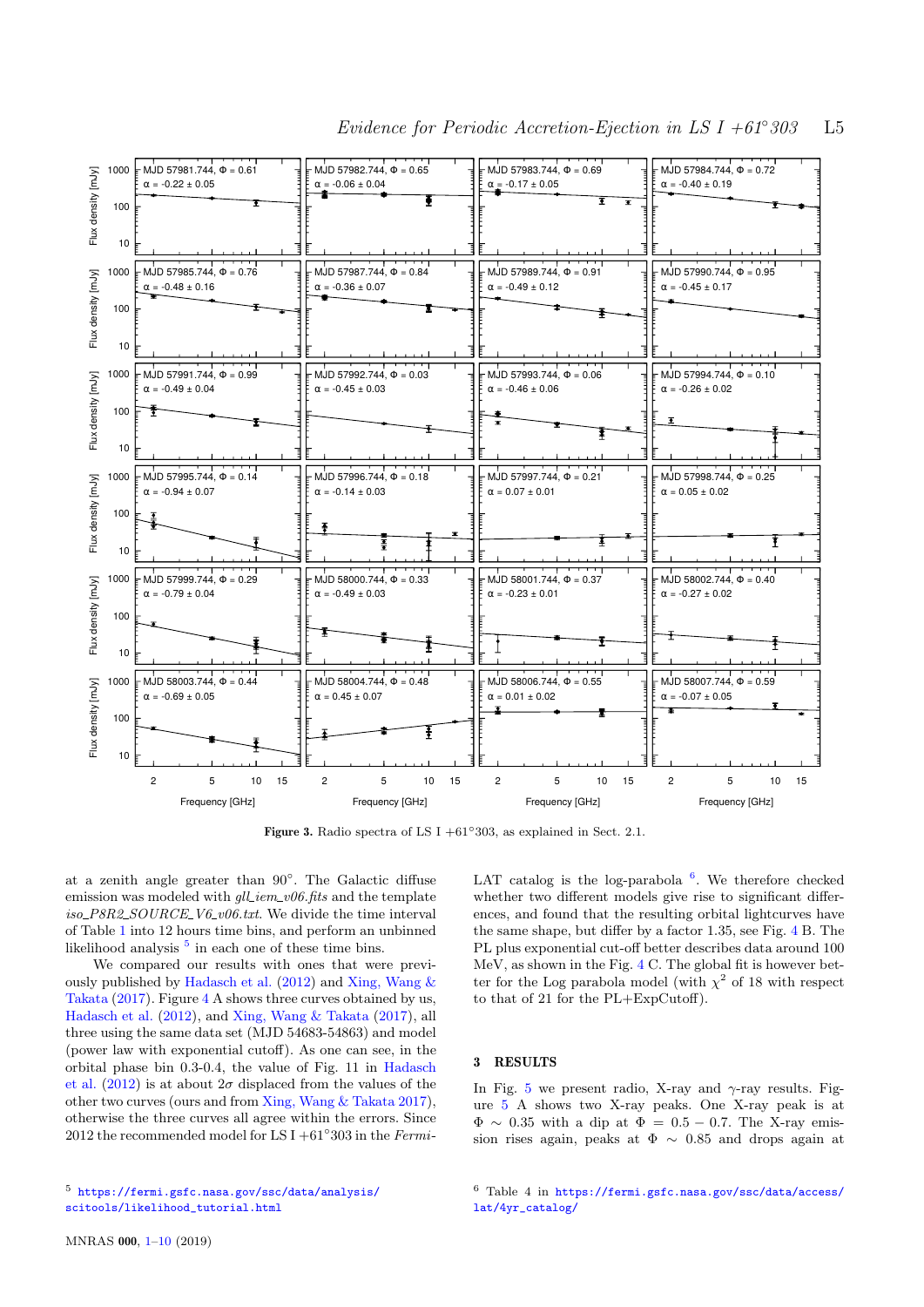![](_page_5_Figure_1.jpeg)

Figure 4. A: Comparison of results of different groups using the same spectral fitting model and the same interval of Fermi-LAT data  $(\Theta = 0.8 - 0.9)$ . B: Comparison of the same data processing but two different spectral fitting models. The Log Parabola is the model used for LS I +61◦303 in the Fermi-LAT catalogs. The red curve is scaled by  $1/1.35$ . C: Power spectrum and fits (see Sect. 2.3).

Table 3. Fit parameters of Eq. 2

| Parameter            | Value                           |
|----------------------|---------------------------------|
| A                    | $(2.0 \pm 0.2) \times 10^{-11}$ |
| $\Phi_{\text{I}}$    | $0.35 + 0.01$                   |
| $\sigma_{\rm I}$     | $0.11 + 0.02$                   |
| B                    | $(1.4 \pm 0.1) \times 10^{-11}$ |
| $\Phi_{\texttt{II}}$ | $0.84 + 0.01$                   |
| $\sigma$ ti          | $0.14 + 0.02$                   |

<span id="page-5-2"></span>Table 4. Accretion-ejection in LS I +61°303.

|                     | Orbital phase<br>First event $(I)$ | Orbital phase<br>Second event (II) |
|---------------------|------------------------------------|------------------------------------|
| X-ray dip           | $0.5 - 0.7$                        | $0.0 - 0.2$                        |
| $\gamma$ -ray onset | $0.5 - 0.6$                        | $0.0 - 0.15$                       |
| radio onset         | $0.5 - 0.7$                        | $\sim 0.15$                        |
| $\alpha > 0$        | $0.5 - 0.55$                       | 0.2                                |

![](_page_5_Figure_7.jpeg)

<span id="page-5-1"></span><span id="page-5-0"></span>Figure 5. Multiwavelength campaign on LS I +61 $\degree$ 303. Data vs orbital phase: A) X-ray data: Swift-XRT, XMM-Newton and NuSTAR campaign data (blue colour: squares, circles, triangles). Swift data up to 76 days before the campaign use black squares and up to 55 days after the campaign use black triangles (the red line profile shows a simple model with two Gaussians, see discussion in Sect. 2.2) B) Fermi-LAT data. C) Radio data: 100-m Effelsberg telescope (2.64, 4.85 and 10.45 GHz) and OVRO (15.0 GHz). D) Radio spectral index.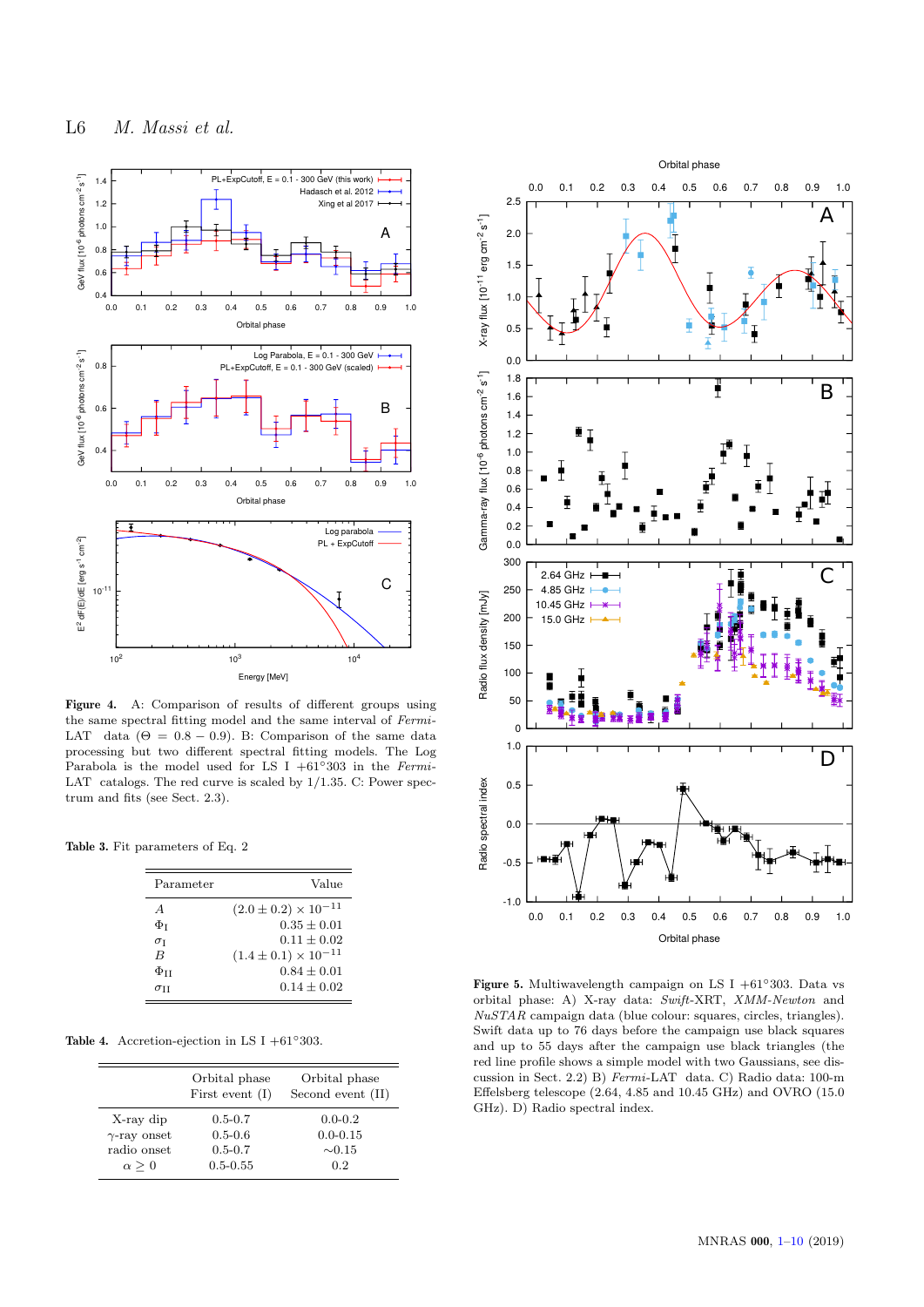$\Phi = 0.0 - 0.2$ . The X-ray data of Fig. [5](#page-5-1) A confirm the prediction of the accretion theory in LS I +61◦ 303 [\(Taylor et](#page-9-13) [al.](#page-9-13) [1992;](#page-9-13) Martí & Paredes [1995;](#page-8-13) [Bosch-Ramon et al.](#page-8-14) [2006;](#page-8-14) [Romero et al.](#page-9-15) [2007\)](#page-9-15). In fact the accretion flow emits in X-ray (e.g., [Yang et al.](#page-9-18) [2015](#page-9-18)[,b\)](#page-9-19), therefore the predicted increase in the accretion rate implies an increase in the X-ray emission twice along the orbit.

Figure [5](#page-5-1) B shows two  $\gamma$ -ray peaks rising above a scattered level of about 4  $10^{-7}$  photons cm<sup>-2</sup> s<sup>-1</sup>. This is not the first observation of two  $\gamma$ -ray peaks along the orbit of LS I +61°303. In the folded curve of 5 yr of  $\gamma$ -ray data (left panel of Fig. 7 in [Jaron, Torricelli-Ciamponi & Massi](#page-8-9) [2016\)](#page-8-9) two peaks arise above an offset of  $5 \times 10^{-7} \text{ cm}^{-2} \text{ s}^{-1}$ . The two peaks were modeled with two ejections of particles emitting  $\gamma$ -ray emission due to IC process [\(Jaron, Torricelli-](#page-8-9)[Ciamponi & Massi](#page-8-9) [2016\)](#page-8-9) and the offset explained as a contribution from the accretion flow population (see Sect. 5 in [Jaron, Torricelli-Ciamponi & Massi](#page-8-9) [2016\)](#page-8-9). The new information coming from Fig. [5](#page-5-1) B is about the misalignment between the  $\gamma$ -ray peaks associated to the ejection of particles with respect to the X-ray peaks. As summarized in Table [4,](#page-5-2) it is during the X-ray dip at  $\Phi = 0.5 - 0.7$  that occurs the  $\gamma$ -ray onset,  $\Phi = 0.5 - 0.6$  and it is during the X-ray dip at  $\Phi = 0.0 - 0.2$  that occurs the  $\gamma$ -ray onset,  $\Phi = 0.0 - 0.15$ . The result of the campaign of  $\gamma$ -ray peaks during the X-ray dips, probes and gives a better understanding of the misalignment suggested from archived data folding and averaging all together seven orbital cycles affected by different Doppler boosting effects (Sect. 1). One can compare these results of archived data – taken 9 years before our campaign – with our present results. The curve in Fig. [2](#page-2-1) hints for two X-ray peaks and two  $\gamma$ -ray peaks, these two emerging from an offset of  $3-5$   $10^{-7}$  photons cm<sup>-2</sup> s<sup>-1</sup>. The first X-ray peak in Fig. [2](#page-2-1) occurs at  $\Phi = 0.45 \pm 0.15$ (campaign peak at  $\Phi = 0.35 \pm 0.01$ ), with the associated  $\gamma$ -ray peak at  $\Phi = 0.7 \pm 0.1$  (campaign peak at  $\Phi \sim 0.6$ ). The second X-ray peak occurs at  $\Phi = 0.85 \pm 0.05$  (campaign peak at  $\Phi = 0.84 \pm 0.01$ , with the associated  $\gamma$ -ray peak at  $\Phi = 0.3 \pm 0.2$  (campaign peak at  $\Phi \sim 0.15$ ).

Figure [5](#page-5-1) C shows a large radio outburst with onset (Ta-ble [4\)](#page-5-2) during the X-ray dip at  $\Phi = 0.5 - 0.7$ . As discussed in Sect. 1 the accretion theory for LS I  $+61°303$  predicts that the two peaks in the accretion rate are followed by ejections of electrons experiencing strong energetic losses when ejected close to periastron passage, because of IC interactions with UV stellar photons. As a result there is only one large radio outburst, associated to the ejection more displaced from periastron (e.g., [Jaron, Torricelli-Ciamponi &](#page-8-9) [Massi](#page-8-9) [2016\)](#page-8-9). The new result of our Fig. [5](#page-5-1) is the discovery that the onset of the radio outburst, as that of the associated  $\gamma$ -ray peak, occurs in the dip of the X-ray emission.

The result of [Jaron, Torricelli-Ciamponi & Massi](#page-8-9) [\(2016\)](#page-8-9) is that electrons ejected closer to periastron, because of their strong energetic losses, produce a short radio jet, i.e., more than one order of magnitude shorter than that produced in the second ejection, more displaced from the B0 star, and responsible for the large radio outburst. Different in their flux density, still the two jets present both the typical spectral characteristics of jets in microquasars of a flattish or inverted spectrum. In Fig. [6](#page-6-0) we show 5 cycles of LS I +61°303 GBI data folded with the orbital phase. The spectral index changes from negative to positive at the onset

![](_page_6_Figure_6.jpeg)

<span id="page-6-0"></span>Figure 6. Double-peaked shape of the spectral index of LS I +61°303. Top: Spectral index data (averaged over  $\Delta \Phi$  = 0.009). Bottom: GBI data in the interval 50048-50174 MJD.

of the large outburst and also around orbital phase 0.3, even if there only low emission is present. The campaign allows us to analyse for the first time the radio spectral index along one complete orbit at three to four radio frequencies instead of the two frequencies used in the GBI observations. The multiwavelength radio spectra show indeed that the radio spectral index becomes  $\alpha \geq 0$  at  $\Phi \sim 0.2$  and  $\Phi = 0.5-0.55$ .

In microquasars after the flat spectrum phase a shockrelated transient, giving an optically thin outburst (Sect. 1), might develop. Figure [5](#page-5-1) D shows that the self-absorbed jet, i.e.,  $\alpha > 0$ , clearly persists until  $\Phi \simeq 0.55$ , after that the radio spectral index oscillates and stabilizes to  $\alpha \approx -0.5$ for an optically thin outburst. Figure [7](#page-7-1) compares the campaign with other two epochs: in the campaign (top panel of Fig. [7\)](#page-7-1) the optically thin outburst forms just a bump during the decay of the radio light curve, in Figs [7](#page-7-1) B and C the onset of the optically thin outburst, and likely onset of the shock, is at a later phase during the decay of the flat-inverted spectrum outburst. A systematic study of the system LS I  $+61°303$  will bring a deeper understanding of the physical conditions triggering the transient.

### 4 CONCLUSIONS AND DISCUSSION

Theory predicts two events of accretion−ejection along the orbit of LS I  $+61°303$ . From archival data, showing the two predicted events, one can only draw broad conclusions because the observations at the various energy bands are not simultaneous. We performed a multiwavelength campaign to establish their relative orbital occurrence. Our results are:

- (i) X-ray emission rises twice along the orbit, as predicted by the model. After reaching the maximum the emission drops and two dips are noticeable along the orbit.
- (ii) It is during the two X-ray dips that  $\gamma$ -ray emission increases.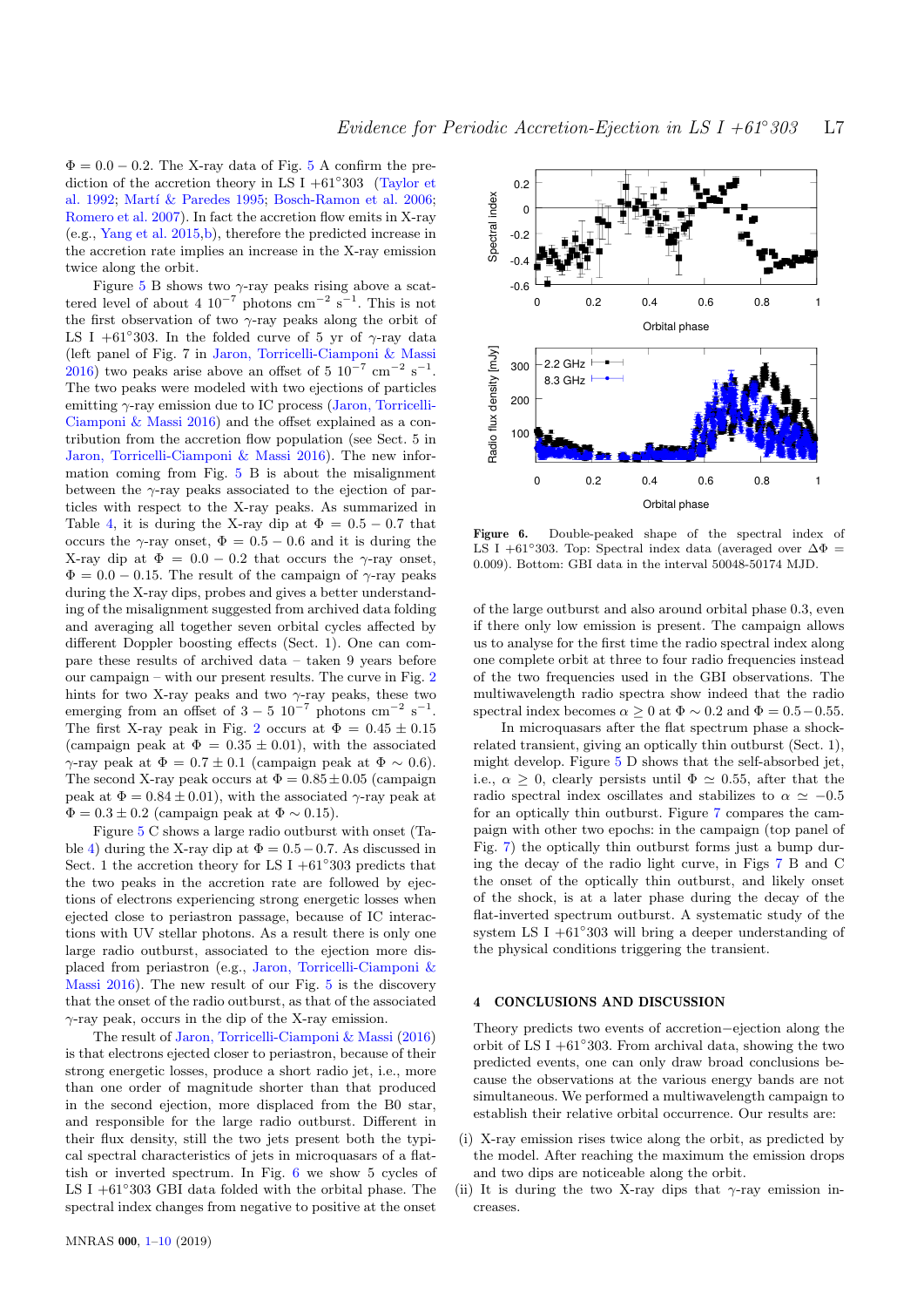![](_page_7_Figure_1.jpeg)

Figure 7. Evolution from the self-absorbed jet to the transient jet in LS I +61◦303 at three epochs. A: campaign radio data B: GBI data starting at MJD 49995 C: GBI data starting at MJD 51080.

<span id="page-7-0"></span>(iii) The radio spectral index  $\alpha$  becomes greater or equal to zero twice along the orbit, revealing that a self-absorbed jet is generated twice. The large radio outburst is displaced from periastron passage and happens during the X-ray dip.

X-ray dips associated to radio emission peaks were observed in the stellar mass black hole system GRS 1915+105 (Mirabel & Rodríguez [1999;](#page-9-20) [Klein-Wolt et](#page-8-18) [al.](#page-8-18) [2002\)](#page-8-18) and explained [\(Klein-Wolt et al.](#page-8-18) [2002,](#page-8-18) and references therein) as disappearance of matter from the accretion flow (the X-ray dip), part of it passing through the event horizon and part of it ejected into a radio emitting jet (the radio peak). [Marscher, et al.](#page-8-19) [\(2002\)](#page-8-19) interprete in a similar way four radio ejections appearing after four X-ray dips in the AGN 3C 120, i.e., as observational evidence for their accretion-disk origin. It is worth of note that in our multiwavelength campaign, we also see a  $\gamma$ -ray peak together with the radio peak.

Although jets are ubiquitous in the Universe, common to a number of different accreting systems, the mechanism of jet production and the details of the accretion-ejection processes are still poorly constrained. LS I +61◦ 303 could become the laboratory for understanding the accretionejection coupling: periodic, detected at all wavelengths from the radio band to very high-energy  $\gamma$ -rays and a jet well traceable with radio interferometers.

Several investigations will be possible:

1. By means of X-ray observations of LS I  $+61°303$ , it becomes possible for the theoretical models to include and estimate viscous timescales. The accretion models, based on Eq. 1, predict the accretion peaks only. From the delay between predicted peaks in accretion rate and X-ray peaks from the accretion flow, a quantitative analysis of the viscous processes will be possible.

2. By studing the relationship between X-ray dip and radio onset in LS I  $+61°303$  it will be possible to study the coupling between accretion and ejection.

3. Optical depth effects along the jet, as done in Cygnus X-1 [\(Tetarenko et al.](#page-9-21) [2019\)](#page-9-21), can be well analysed in the flat-inverted phase of the outburst.

4. A better understanding of shock propagation along the jet will be possible analysing the delays between self-absorbed jet and transient jet.

<span id="page-7-1"></span>5. The possible relationship between transient jet and emission at very high energy can be studied. In fact TeV emission is thought to be produced by shocks (e.g., [Williamson](#page-9-22) [2019\)](#page-9-22) and in microquasars shocks are associated with the transient jet [\(Fender, Belloni & Gallo](#page-8-20) [2004\)](#page-8-20). It is therefore during a transient jet that TeV emission could be expected. The system Cygnus X-1, which with a jet angle of 27 degrees [\(Orosz et al.](#page-9-23) [2011\)](#page-9-23) and jet velocity 0.92c [\(Tetarenko et al.](#page-9-21) [2019\)](#page-9-21) corresponds to a Doppler boosting of about 5, shows mostly the self-absorbed radio jet [\(Stirling et al.](#page-9-24) [2001\)](#page-9-24). Indeed, in a set of several MERLIN observations [Fender et al.](#page-8-21) [\(2006\)](#page-8-21) were able at only one epoch to pick up the system during a transient. Worth of note, in Cygnus X-1 TeV emission was detected  $(4.0 \sigma)$ [\(Albert et al.](#page-8-22) [2007\)](#page-8-22) coinciding with a flare seen by RXTE, Swift, and INTEGRAL. The system LS I  $+61°303$  shows several episodes of a transient jet (e.g., [Massi](#page-9-25) [2014\)](#page-9-25) and emission at TeV energies were in fact detected several times in LS I +61◦ 303 [\(Archambault et al.](#page-8-23) [2016,](#page-8-23) and references therein). The systems Cyg X-1 and LS I  $+61°303$  are both high mass X-ray binaries (HMXBs), suggesting that the stellar wind and/or the radiation field of the companion star play an important role, along with transient jet and Doppler boosting, in producing the TeV high-energy photons. In leptonic models these photons may be produced by inverse Compton scattering of the UV stellar radiation or wind X-ray emission off the electrons of the transient jet, whereas in hadronic models  $\gamma$ -rays may be produced by the decay of neutral pions associated to the interactions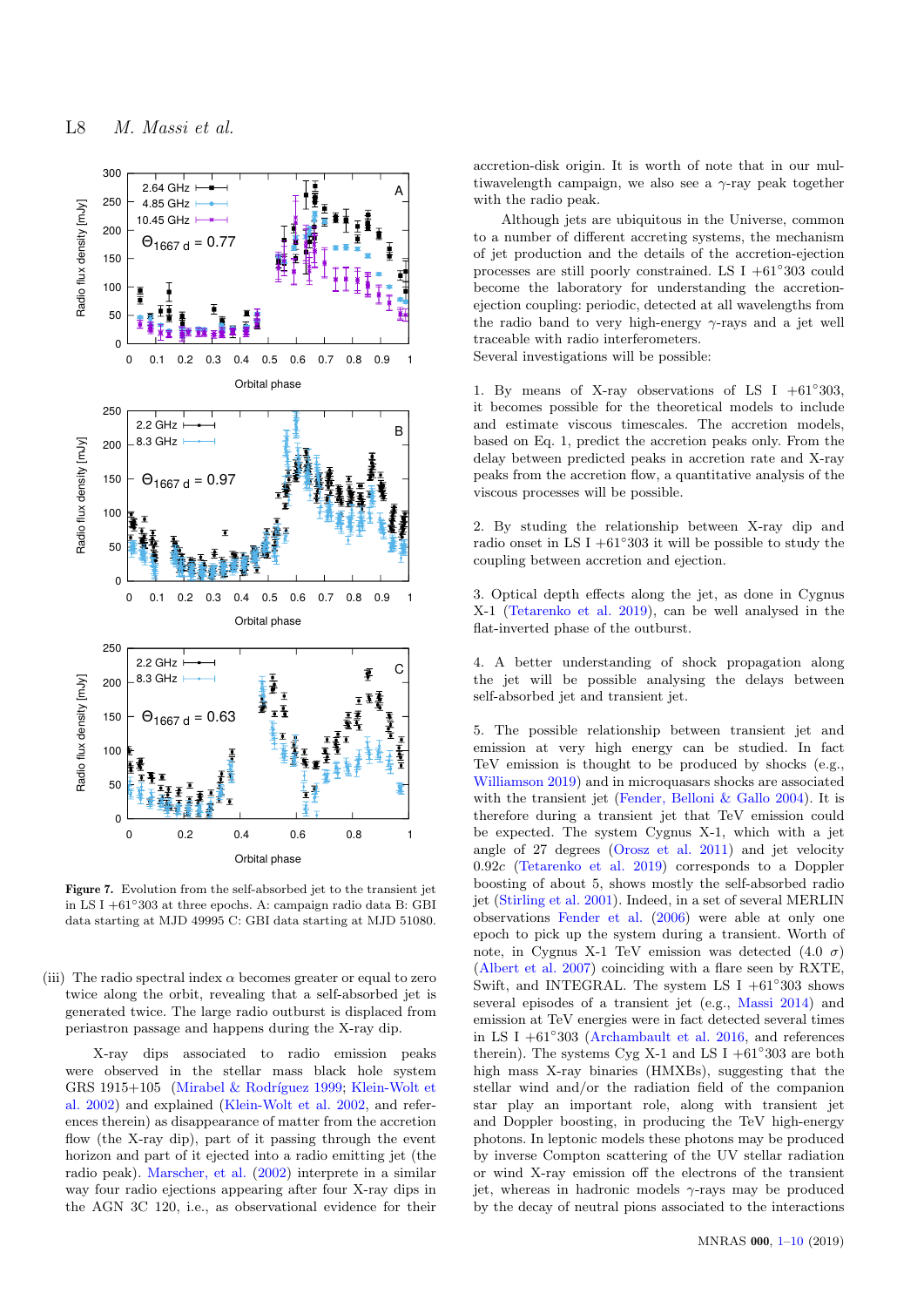of relativistic protons in the jets with protons of the stellar wind [\(Romero, et al.](#page-9-26) [2017,](#page-9-26) and references therein).

6. The HMXB LSI +61 303 is radio overluminous compared to what is seen in typical black hole LMXBs in their hard states (when the radio spectra are flat) in the same luminosity range. The X-ray luminosity of LS I +61°303,  $2.0 \times 10^{33} \le L_X \le 1.8 \times 10^{34}$  erg/sec [\(Massi,](#page-9-1) [Migliari & Chernyakova](#page-9-1) [2017\)](#page-9-1), is nearly at the boundary between the low/hard X-ray state and the quiescent state. The quiescent state, where, e.g., is located the only other known microquasar accreting from a Be star, MWC 656 [\(Dzib, Massi & Jaron](#page-9-27) [2015\)](#page-9-27), starts in fact at about  $L_X \sim 10^{33}$  erg/sec [\(McClintock & Remillard](#page-8-24) [2006\)](#page-8-24). The models of the low/hard state give a geometrically thin, optically thick accretion disk truncated at  $R = 100 r_{\rm g}$ [\(McClintock & Remillard](#page-8-24) [2006\)](#page-8-24). Observed oscillations at 2 Hz by [Ray & Hartman](#page-9-28)  $(2008)$  imply in LS I +61°303 a larger truncated value,  $R = 300 r<sub>g</sub>$  [\(Massi & Zimmermann](#page-8-25) [2010\)](#page-8-25) in agreement with the low luminosity. Close to the quiescent state, the emission from the electrons of the accretion flow drops to low values and an open issue is if jet electrons contribute to the X-ray emission [\(Yang et al.](#page-9-18) [2015;](#page-9-18) [Plotkin et al.](#page-9-29) [2017\)](#page-9-29). The favourable case of LS I +61 $^{\circ}303$  is that this jet component can be in fact observed, as discussed in Sect. 1, either with the direct detection in the timing analysis of the precession period of the jet or by observing related phenomena as the orbital shift and the long-term modulation. Indeed, the long-term modulation of the X-ray emission was observed [\(Chernyakova et al.](#page-8-26) [2012\)](#page-8-26) and the precession period detected by timing analysis of X-ray observations  $(D'A)$  et al. [2016\)](#page-8-27).

Planning future observations one has to take into account that from the accretion theory the sequence of accretion-ejection along the orbit of LS I  $+61°303$  is a periodic feature, but on the other hand, in the observer frame the variable Doppler boosting induced by jet precession changes the observed emission [\(Massi & Torricelli-Ciamponi](#page-9-8) [2014\)](#page-9-8). Observations show that the precession brings the jet close to the line of sight (bottom panel of Fig. 10 in [Wu et al.](#page-9-7) [2018\)](#page-9-7), inducing maximum Doppler boosting of the emission [\(Massi](#page-9-8) [& Torricelli-Ciamponi](#page-9-8) [2014\)](#page-9-8). The result of beating between precession and periodic ejection (e.g., Fig. 4 in [Massi &](#page-9-8) [Torricelli-Ciamponi](#page-9-8) [2014\)](#page-9-8) is that the radio peak does not only change its amplitude along the 1667 d period but also shifts in orbital phase (center panel of Fig. [1\)](#page-2-0). As shown in the bottom panel of Fig. [1,](#page-2-0) around the minimum of the 1667 d modulation there is only low broad radio emission formed by several small peaks. Therefore, future observations focused to the study of the accretion-ejection coupling should avoid the minimum of this long-term modulation and observe towards the maximum, as we did in our campaign.

#### ACKNOWLEDGEMENTS

FJ thanks Walter Alef and Helge Rottmann for providing computer power at the MPIfR high performance computer cluster. We thank Eduardo Ros for reading the manuscript and providing helpful comments. This research has made use

LAT data obtained from the High Energy Astrophysics Science Archive Research Center (HEASARC), provided by National Aeronautics and Space Administration (NASA) Goddard Space Flight Center, XMM-Newton data, an ESA science mission with instruments and contributions directly funded by ESA Member States and NASA, OVRO 40-m monitoring program supported in part by NASA grants NNX08AW31G, NNX11A043G, and NNX14AQ89G and NSF grants AST-0808050 and AST-1109911. The authors acknowledge support by the state of Baden-Württemberg through bwHPC. This work was supported in part by DFG through the grant MA 7807/2-1. Data availability The data underlying this article will be shared on reasonable

request to the corresponding author.

of observations with the 100-m telescope of the MPIfR (Max-Planck-Institut für Radioastronomie) at Effelsberg, Fermi-

#### **REFERENCES**

- <span id="page-8-22"></span>Albert J., et al., 2007, ApJL, 665, L51
- <span id="page-8-23"></span>Archambault S., et al., 2016, ApJL, 817, L7
- <span id="page-8-16"></span>Baars J. W. M., Genzel R., Pauliny-Toth I. I. K., Witzel A., 1977, A&A, 500, 135
- <span id="page-8-12"></span>Bondi,H., 1952,MNRAS,112,195
- <span id="page-8-14"></span>Bosch-Ramon V., Paredes J. M., Romero G. E., Ribó M., 2006, A&A, 459, L25
- <span id="page-8-0"></span>Casares J., Ribas I., Paredes J. M., Martí J., Allende Prieto C., 2005, MNRAS, 360, 1105
- <span id="page-8-26"></span>Chernyakova, M., Neronov, A., Molkov, S., Malyshev, D., Lutovinov, A., Pooley, G., 2012, ApJ 747, L29.
- <span id="page-8-17"></span>Chernyakova, M., Babyk, I., Malyshev, D., et al. 2017, MNRAS, 470, 1718
- <span id="page-8-4"></span>Connors, T. W., Johnston, S., Manchester, R. N., & McConnell, D. 2002, MNRAS, 336, 1201
- <span id="page-8-27"></span>D'Aì A., Cusumano G., La Parola V., Segreto A., Mineo T., 2016, MNRAS, 456, 1955
- <span id="page-8-3"></span>Dubus, G. 2006, A&A, 456, 801
- Fender R. P., 2001, MNRAS, 322, 31
- <span id="page-8-20"></span>Fender R. P., Belloni T. M., Gallo E., 2004, MNRAS, 355, 1105
- <span id="page-8-21"></span>Fender R. P., Stirling A. M., Spencer R. E., Brown I., Pooley G. G., Muxlow T. W. B., Miller-Jones J. C. A., 2006, MNRAS, 369, 603
- <span id="page-8-1"></span>Gregory P.C., 2002, ApJ, 575, 427
- <span id="page-8-15"></span>Hadasch D., et al., 2012, ApJ, 749, 54
- <span id="page-8-6"></span>Hjellming R. M., Johnston K. J., 1988, ApJ, 328, 600
- <span id="page-8-11"></span>Jaron F., Massi M., 2013, A&A, 559, A129
- <span id="page-8-8"></span>Jaron F., Massi M., 2014, A&A, 572, A105
- <span id="page-8-9"></span>Jaron F., Torricelli-Ciamponi G., Massi M., 2016, A&A, 595, A92
- <span id="page-8-10"></span>Jaron F., Massi M., Kiehlmann S., Hovatta T., 2018, MNRAS, 478, 440 Kaufman Bernadó M. M., Romero G. E., Mirabel I. F., 2002, A&A, 385, L10
- <span id="page-8-18"></span>Klein-Wolt M., Fender R. P., Pooley G. G., Belloni T., Migliari S., Morgan E. H., van der Klis M., 2002, MNRAS, 331, 745 Lasota J.-P., 2001, NewAR, 45, 449
- <span id="page-8-24"></span>McClintock, J. E., & Remillard, R. A. 2006, Compact stellar Xray sources, Cambridge University Press
- <span id="page-8-2"></span>Maraschi L., Treves A., 1981, MNRAS, 194, 1P
- <span id="page-8-19"></span>Marscher A. P., Jorstad S. G., Gómez J.-L., Aller M. F., Teräsranta H., Lister M. L., Stirling A. M., 2002, Natur, 417, 625
- <span id="page-8-13"></span>Martí J., Paredes J. M., 1995, A&A, 298, 151
- <span id="page-8-7"></span>Massi M., Ribó M., Paredes J. M., Garrington S. T., Peracaula M., Martí J., 2004, A&A, 414, L1
- <span id="page-8-5"></span>Massi M., Kaufman Bernadó M., 2009, ApJ, 702, 1179
- <span id="page-8-25"></span>Massi M., Zimmermann L., 2010, A&A, 515, A82